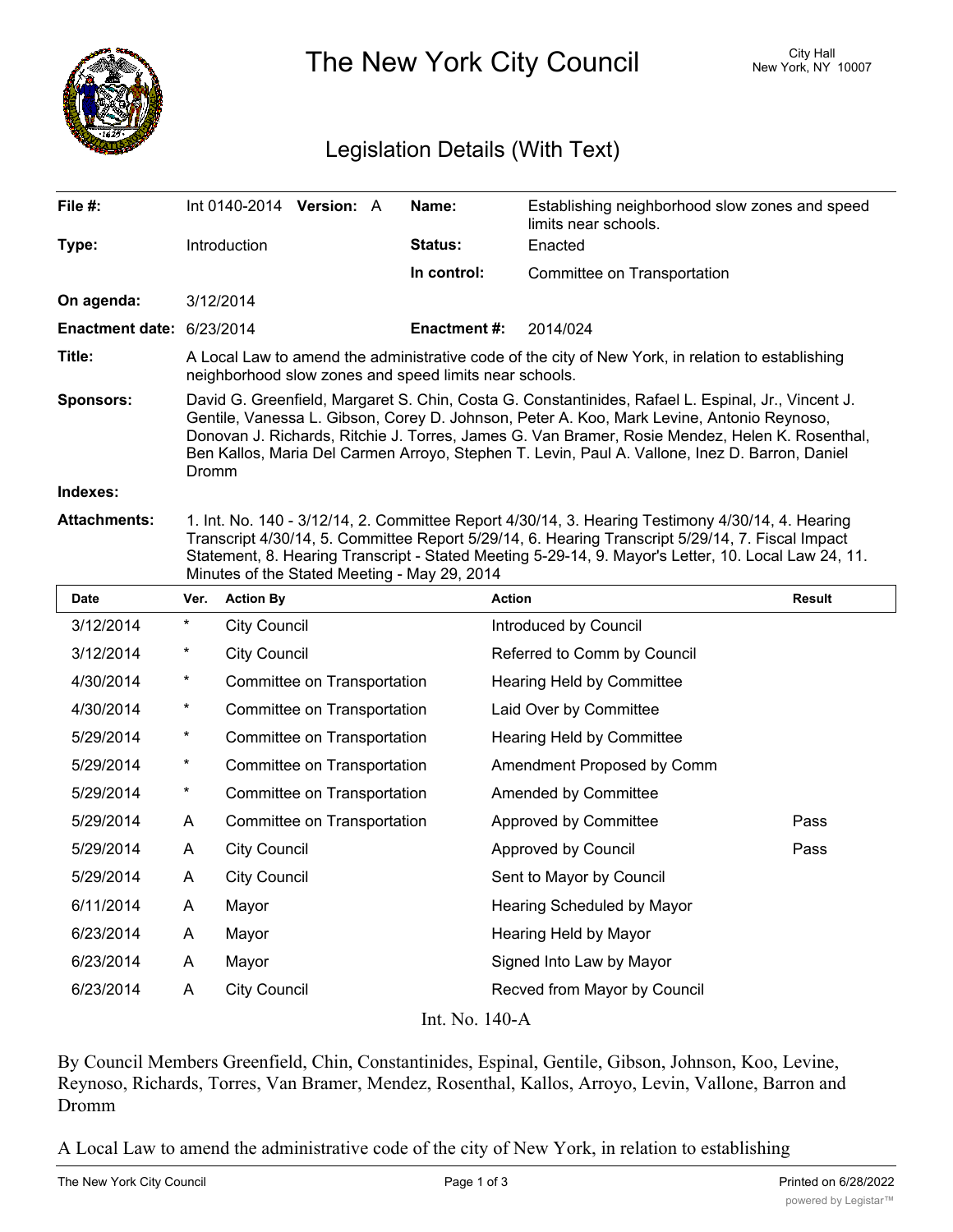neighborhood slow zones and speed limits near schools.

## Be it enacted by the Council as follows:

Section 1. Section 19-177 of the administrative code of the city of New York, as added by local law number 6 for the year 1996, is retitled and subdivisions d, e and f are added to read as follows:

§ 19-177 Speed Limits; posting of signs; neighborhood slow zones; speed limits near schools.

d. (1) The commissioner shall establish neighborhood slow zones in which speed limits of twenty miles per hour apply on or along designated highways for the purpose of implementing traffic calming measures. The commissioner shall establish not less than seven neighborhood slow zones, which shall contain not less than five blocks per zone, annually in the years 2014 and 2015. For purposes of this subdivision, "traffic calming measures" shall mean any physical engineering measure or measures that reduce the negative effects of motor vehicle use, alter driver behavior and improve conditions for non-motorized street users such as pedestrians and bicyclists.

 (2) Upon the establishment of neighborhood slow zones pursuant to paragraph 1 of this subdivision, commencing on or before February 1, 2015, and annually thereafter, the commissioner shall provide to the mayor and speaker of the council, and shall post on the department's website, a report listing the location of all neighborhood slow zones. This report shall include, but not be limited to, a review of whether such zones have minimized the risk of traffic crashes, critical injuries or death, and a determination of whether the department shall continue to establish seven neighborhood slow zones annually.

e. (1) Except as provided in paragraph two of this subdivision, the commissioner shall establish speed limits of not less than fifteen nor more than twenty miles per hour at fifty school locations annually, for a distance not to exceed one thousand three hundred twenty feet, on highways passing any school building, entrance or exit of a school abutting on the highway. For purposes of this subdivision, the term "school" shall have the same meaning as in section 19-189 of this title.

(2) Should the commissioner determine that such speed limits will be established at fewer than fifty